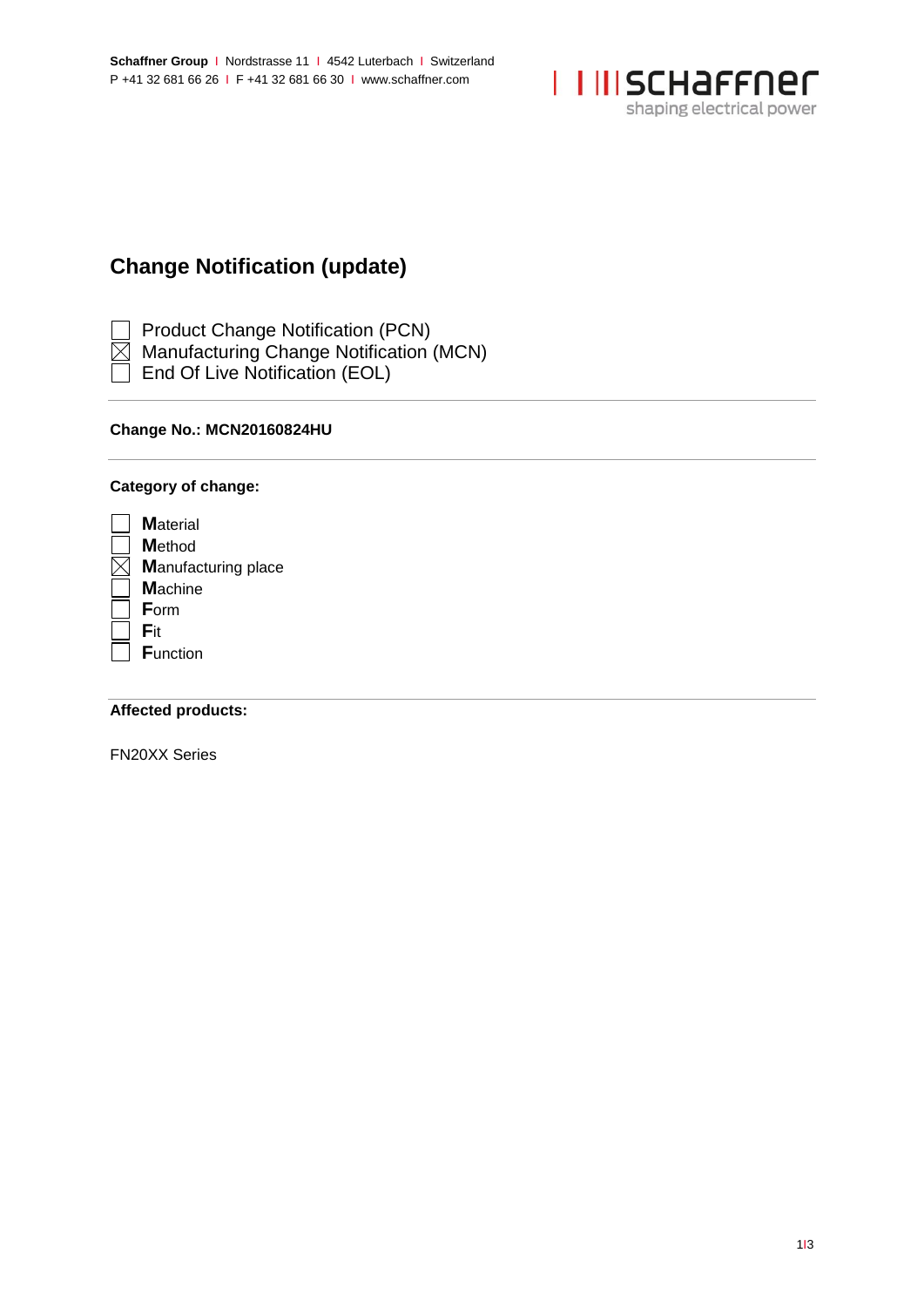

#### **Description of change:**

The whole family of FN20XX products is going to be transferred from China to Thailand PRU. The manufacturing place is present on the label. Therefore the coding on the label will change.



#### **Introduction date:**

- FN2060 SOP in Thailand and MRP code change: February 2017.
- FN2010 SOP in Thailand and MRP code change: March 2017
- FN2030 SOP in Thailand and MRP code change: May 2017
- FN2020 SOP in Thailand and MRP code change: June 2017
- FN2070 SOP in Thailand and MRP code change: July 2017
- FN2080 SOP in Thailand and MRP code change: August 2017
- FN2090 SOP in Thailand and MRP code change: September 2017